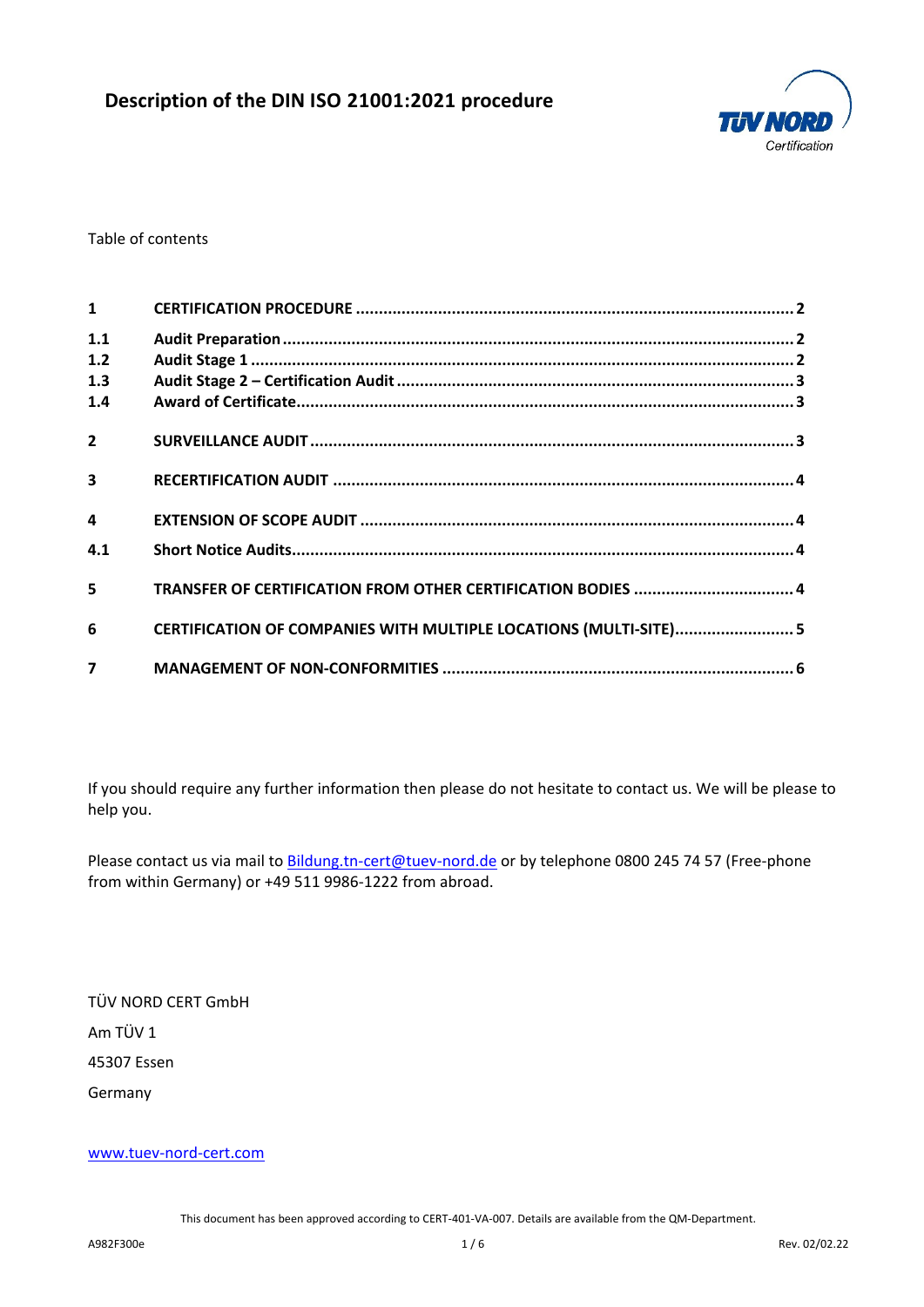# **Description of the DIN ISO 21001:2021 procedure**



The certification of a management system based on standard DIN ISO 21001:2021 consists of the offer and contract phase, the audit preparation, performance of the Stage 1 audit with evaluation of the management documentation, performance of the Stage 2 audit, issue of certificate and surveillance/recertification.

The auditors are selected by the Head of the Certification Body of TÜV NORD CERT GmbH in accordance with their approvals for the particular branch and their qualification.

### **1 CERTIFICATION PROCEDURE**

The certification audit consists of the Stage 1 audit and the Stage 2 audit. Both audits are generally performed at the client's site.

#### **1.1 Audit Preparation**

Following signing of the contract, the auditor prepares for the audit based on the questionnaire filled in by the customer and on the calculation sheet, and discusses and agrees the further procedure with the organization to be audited. During preparation for the surveillance or recertification audit, the organizations to be audited have the duty to report fundamental changes in their organisational structure or changes in procedure to the certification body.

#### **1.2 Audit Stage 1**

The Stage 1 audit is conducted in order to

- audit the management system documentation of the customer,
- assess the site and site-specific conditions of the customer and hold discussions with the personnel of the organization in order to determine the degree of preparedness for the Stage 2 audit,
- assess the status of the customer and his understanding of the requirements of the standards, particularly with regard to identification of key performance or significant aspects, processes, objectives and operation of the management system,
- to collect necessary information regarding the scope of the management system, processes and location(s) of the client, compliance obligations as well as quality, environmental, energy, health and safety aspects, and bribery risks,
- review the allocation of resources for Stage 2 audit and agree with the client on the details of the Stage 2 audit,
- to create a special focus for the planning of the Stage 2 audit, by gaining sufficient understanding of the client's management system and the activities at the site, together with possible significant aspects,
- evaluate if the internal audits and management review are both planned and performed, and that the level of implementation of the management system demonstrates that the client is ready for the Stage 2 audit.

If weaknesses were identified in the Stage 1 audit, these must be corrected by the customer before the Stage 2 audit.

If at the end it cannot be established positively that the customer is ready for the Stage 2 audit, the audit is broken off after the Stage 1 audit.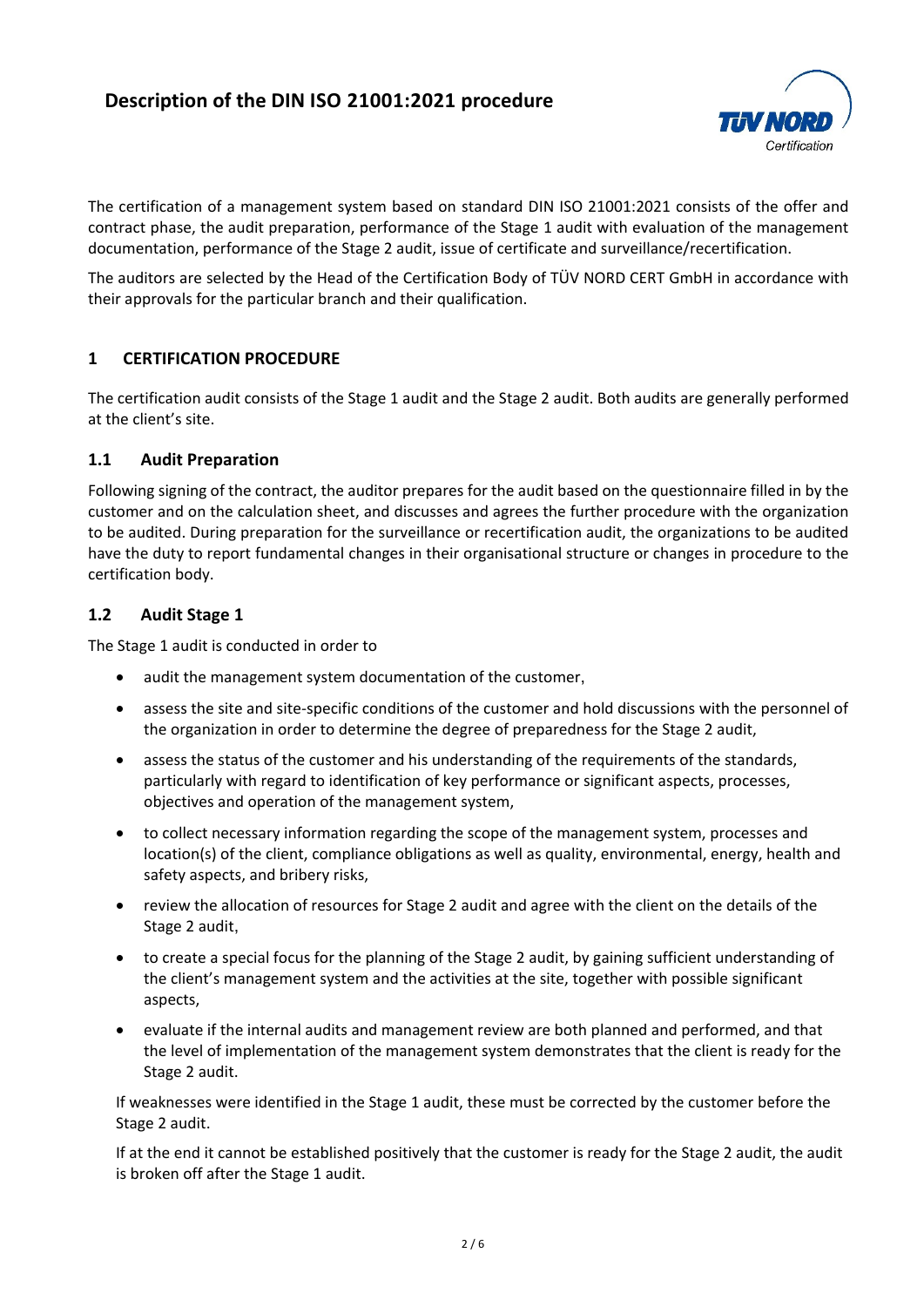

The lead auditor is responsible for the coordination of the activities of the stage 1 audit and if necessary for coordination and cooperation of the auditors concerned amongst themselves.

### **1.3 Audit Stage 2 – Certification Audit**

The customer receives an audit plan at the beginning of the Stage 2 audit. The plan is agreed with the customer in advance. The audit begins with a kick-off meeting, in which the participants are introduced to each other. The procedure to be followed in the audit is explained. Within the framework of the audit at the organization's premises, the auditors review and assess the effectiveness of the management system which has been installed. This is based on the standard DIN ISO 21001:2021.

The task of the auditors is to compare the practical application of the management system with the documented processes and to assess them in relation to fulfilment of the requirements of the standard. This is achieved by means of questioning of the employees, examining the relevant documents, records, orders and guidelines and also by visiting relevant areas of the organization.

A final meeting takes place at the end of the on-site audit. At least those employees take part in the audit who have management functions within the organization and whose areas were included in the audit. The lead auditor reports on the individual elements and explains the positive and negative results. If nonconformities are established, the lead auditor can only recommend issue of the certificate to the organization after acceptance or verification of the corrective actions by the audit team, see Section 8 "Management of nonconformities". Attention must be drawn to this fact in the final meeting.

The audit is documented in the audit report (the documentation must be separate for Stage 1 and Stage 2 audits) and is completed by means of further records (e.g. audit questionnaire and hand-written records).

#### **1.4 Award of Certificate**

The certificate is issued when the certification procedure has been reviewed and released by the head of the certification body or his deputy or nominated representative. The person who reviews and releases the procedure may not (i.e. is not permitted to) have participated in the audit. The certificate can only be issued when the nonconformities have been corrected, i.e. when the corrective actions have been accepted or verified by the audit team.

Normally the certificates are valid for 3 years.

#### **2 SURVEILLANCE AUDIT**

Surveillance audits must be conducted once per year during the period of validity of the certificate with the exception of the years when a recertification audit is performed.

The first surveillance audit which follows the initial certification has to be carried out by the planning relevant date, at the latest 12 months after the date of the certification decision. All the subsequent surveillance audits are planned on the basis of the planning-relevant date and must be conducted at least once per calendar year.

Surveillance audits including the verification of measures for the correction of nonconformities, audit reporting and the certification decision must be completed no later than 3 or 4 months (in case of nonconformities) from the last day of the audit.

The client receives a report following the surveillance audit.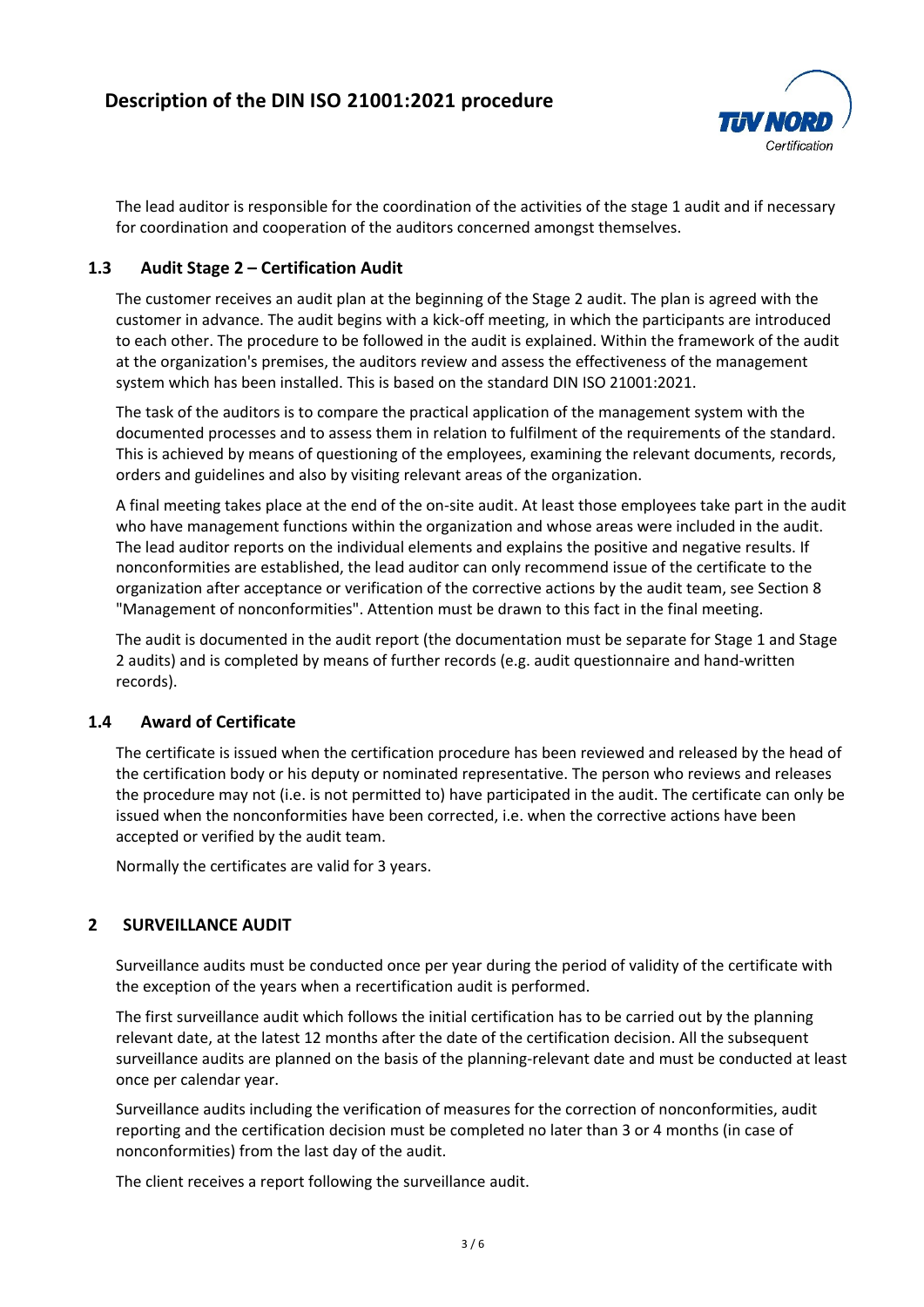

#### **3 RECERTIFICATION AUDIT**

The audit for recertification has to be conducted before the expiry date of the certificate. A tolerance period of max. 6 months is then available for evaluation of the corrective actions and for any necessary re-audits and also for the decision on recertification within the framework of the release procedure. In the recertification audit, a review of the documentation of the management system of the organization is undertaken, as well as an on-site audit. Here, the results of the previous surveillance programme(s) over the term of the certification have to be taken into consideration. All the requirements of the standard are audited.

Activities related to the recertification audit may include a stage 1 audit if there are significant changes in the management system or in connection with the activities of the organization (e.g. changes to the law).

The audit methods used in the recertification audit correspond to those used in a Stage 2 audit.

#### **4 EXTENSION OF SCOPE AUDIT**

If it is intended to extend the scope of an existing certificate, this can be implemented by means of an extension audit. An extension audit can be conducted within the framework of a surveillance audit, a recertification audit or at a time which is set independently. The period of validity of a certificate does not change as a result. Exceptions must be justified in writing.

#### **4.1 Short Notice Audits**

It may be necessary to perform audits at short notice to investigate complaints, in response to changes or as follow up on suspended clients.

In such cases,

• the certification body shall describe the conditions under which these short notice audits are to be conducted,

• it is not possible to object to members of the audit team.

#### **5 TRANSFER OF CERTIFICATION FROM OTHER CERTIFICATION BODIES**

In general, only certificates from accredited certification bodies can be taken over where the accreditation body is a signatory to the Multilateral Agreement (MLA) of the EA (European co-operation for Accreditation). Organizations with certificates which originate from non-accredited certification bodies are treated as new clients.

The issuing certification body is informed about the planned transfer. As soon as no reasons are known from the issuing certification body and the customer that exclude a transfer of the valid certificate according to IAF MD 2:2017, the transfer can be carried out.

A "Pre-Transfer-Review" must be conducted by a competent person from the certification body which is taking over the certificate. This review generally consists of an examination of important documents and a visit to the client.

After positive completion of the pre-transfer review, TÜV NORD CERT, as the accepting certification body, can carry out the transfer of certification.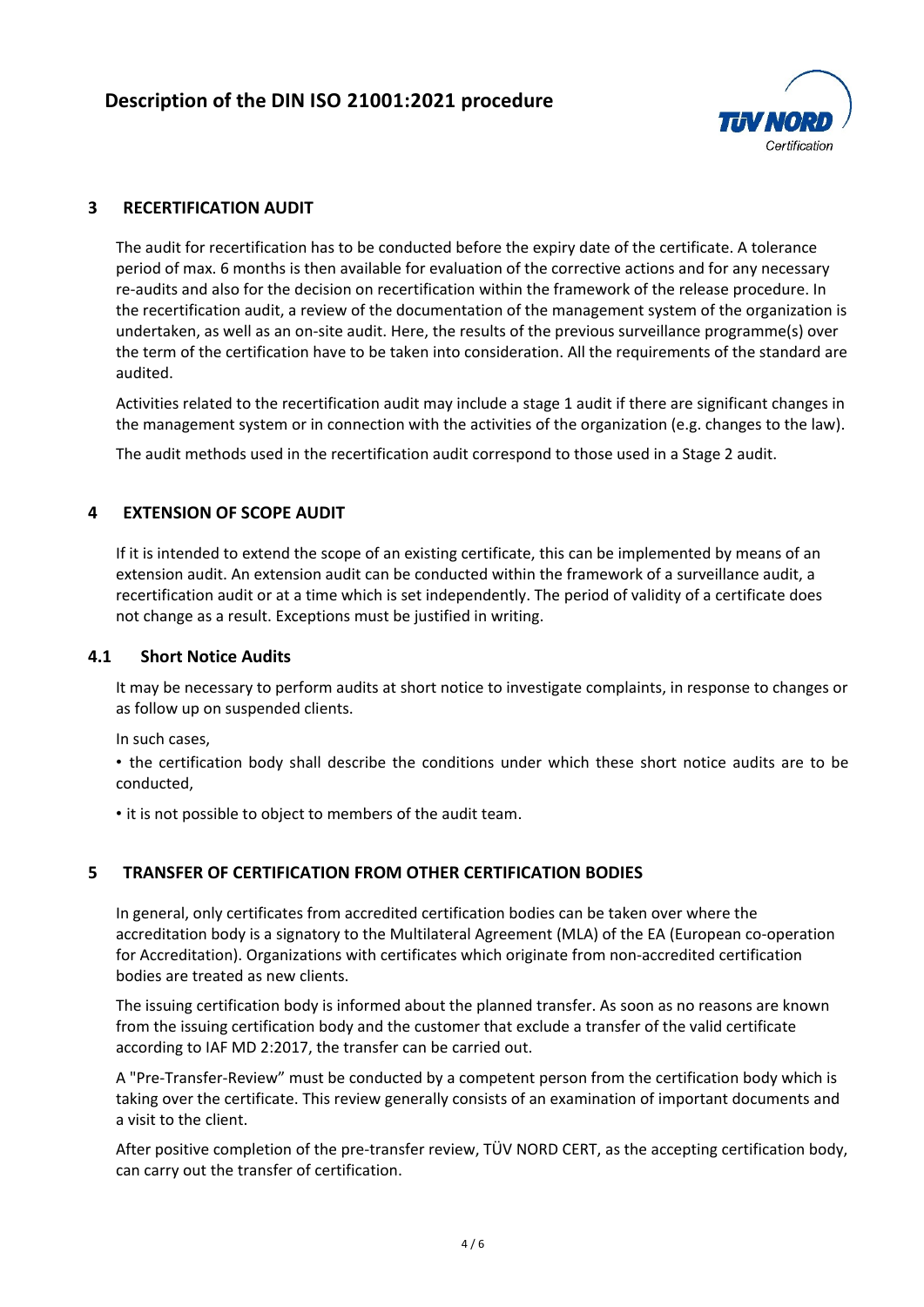## **Description of the DIN ISO 21001:2021 procedure**



The normal certification decision making process shall be followed, including the requirement that the personnel making the certification decision are different from those carrying out the pre-transfer review.

TÜV NORD CERT, as the accepting certification body, shall take the decision on certification before any surveillance or recertification audits are initiated.

The certification cycle of the transferred certificate is based on the previous one. TÜV NORD CERT shall establish the audit programme for the remainder of the certification cycle.

Where the accepting certification body is required to treat the client as a new client as a result of the pretransfer review, the certification cycle shall begin with the certification decision.

Certificates which have been suspended, or where there is risk of suspension, may not be taken over.

The issuing certification body is informed as soon as the certificate has been successfully transferred.

#### **6 CERTIFICATION OF COMPANIES WITH MULTIPLE LOCATIONS (MULTI-SITE)**

A sampling procedure can be used for organizations with several sites ("multisite certification"). In this case, the client assures the certification body that the following requirements are met for all the sites which fall within the scope of the certificate. Any changes or non-fulfilment of one or several prerequisites shall (i.e. must) be communicated to the certification body immediately.

Prerequisites for multisite certification:

A multi-site organization does not have to be one single legal entity. However, all the sites shall (i.e must) have a legal or contractual relationship with the headquarters ("central office") of the organization and be subject to a common management system, which is specified and installed by the central office and is subject to regular monitoring and internal audits by the central office. This means that the central office has the right to require the sites to implement corrective actions, if these are necessary at a particular site.

- The processes must be basically the same at all sites and must be implemented using similar methods and procedures.
- The management system of the organization must be administered under a centrally controlled plan and must be subject to a central management review. All the individual sites within the multisite system (including the central administration (central office) function must be subject to the internal audit programme of the organization and must be audited in compliance with this programme.
- It must be demonstrated that the central office of the organisation has installed a management system in compliance with the relevant management system standard(s) which form the basis for the audit and that the entire organization fulfils the requirements of the standard.
- The organization must demonstrate its ability to collect and analyze data from all sites, including the central administration function (central office) and its management, and shall instigate any necessary organizational changes, including those related to:
	- − Management review,
	- − Complaints,
	- − Evaluation of the corrective actions,
	- − Planning of internal audits and evaluation of the results,
	- − Legal requirements.
- A contract must be concluded between the client and the certification body which is legally enforceable at all branches/production sites